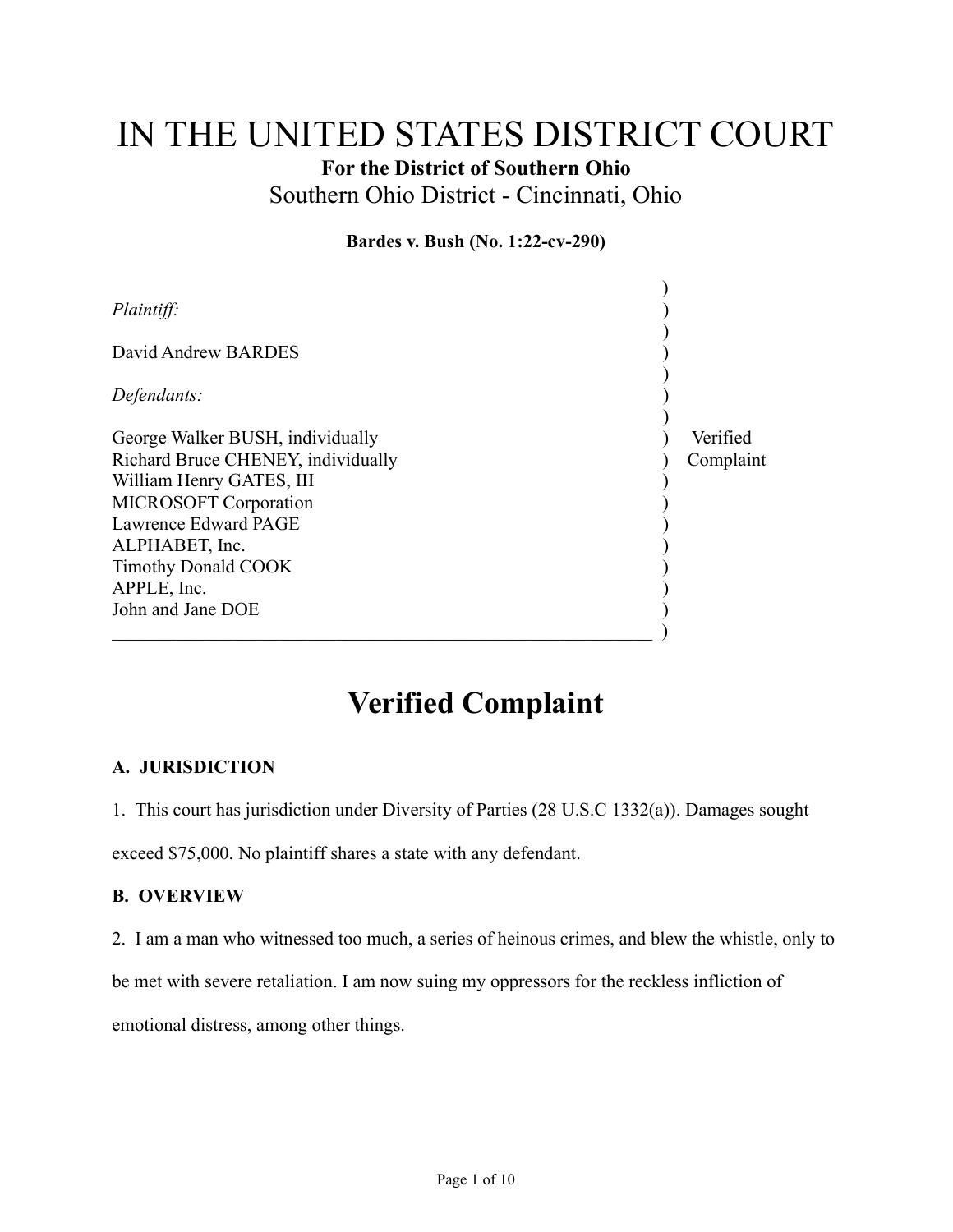#### C. FACTS OF THE CASE

#### Background

3. In 2004, I was falsely accused of not paying my child support, and thrown in jail, until a judge signed an order striking the falsely reported arrears. The problem was the first three days in jail, I was locked in an "intensive management" holding cell. These small holding cells are engineered to be made very cold, such the inmate painfully shivers in the cold until they comply. I suffered unspeakable pain for three days of violent shivering until I lost consciousness, falling into hypothermic coma. The jail's doctor mistakenly declared me dead, when I obviously was not. 4. When I got out of jail, I started doing research on these punishment holding cells. I discovered a dozen inmates who died from hypothermia in these cold cells.

5. Alarmed as you can imagine, I sought the assistance of lawyers. But each of the lawyers said they could not help me, because every federal judge instantly dismissed every torture lawsuit to protect George W. BUSH, Dick CHENEY, and the small number of CIA officers from prosecution for torture. The federal courts cited torture as "too hot" of a topic to address at the time. This became known as the TortureGate Scandal.

6. What I did not know at the time, was George W. BUSH used this same "Cold Cell" torture to brutally torture to death two innocent victims after the attacks of 9/11. The infamous BUSH torture memos titled this "enhanced interrogation" technique "Cold Cell" torture. It was actually murder.

7. But decades of this instant lawsuit dismissal had a grave secondary effect on our jails and prisons, as it gave the green light that torture was on, with all lawsuits instantly dismissed. To which I fell victim both ways.

8. Undeterred, I taught myself the law, and in 2008, I filed a federal civil rights lawsuit. The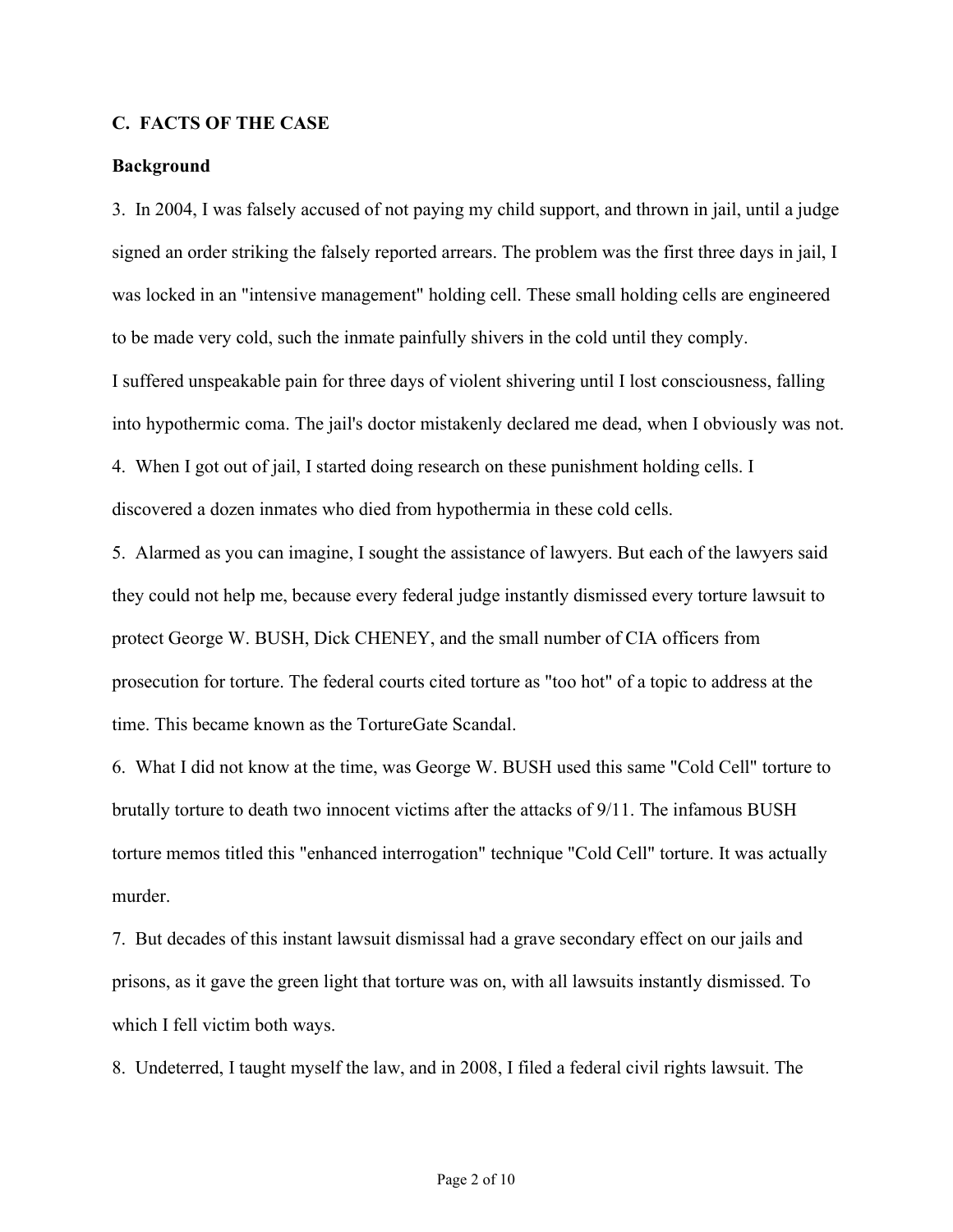case was instantly dismissed. I filed objections and won; the case rolled into discovery before being ultimately dismissed. The judge wrote a complicated fifty-page order that near death hypothermic torture was not a violation of the Constitution.

9. I appealed the case and lost, then my petition to the US Supreme Court was denied. My one Constitutional question was "Is near-death hypothermic torture a violation of the Constitution?" The year was 2011.

10. I chronicled all of my research on Cold Cell torture at my website "ColdCellTorture.com" (today ColdCellTorture.org.) I tracked the inmate deaths, the CIA and FBI use of cold cell murder, with reports and maps of Cold Cell torture use. The only website visitors were the government types coming from government IP networks. As an advanced computer programmer, I was able to track and identify the website visitors. I kept accurate and detail annotated website traffic logs.

11. Through no fault of my own, I found myself in a proxy battle with George W. BUSH, Dick CHENEY, and the small group of CIA torturers.

12. I waited two years and filed a second federal civil rights lawsuit, but it was instantly dismissed. I decided to not appeal that case. What I needed was more evidence, as Cold Cell torture was a well-guarded and much denied secret.

13. The break came on December 9, 2014, when the US Senate published their report on CIA torture. Which provided in too graphic of detail, the brutal hypothermic murders of two innocent Muslims with Cold Cell torture. Making front page news, Cold Cell torture became public knowledge, no longer a secret.

14. Armed with this evidence along with the continued deaths of domestic Cold Cell torture deaths, I filed a third federal civil rights lawsuit. But this time, I sued the four federal judges who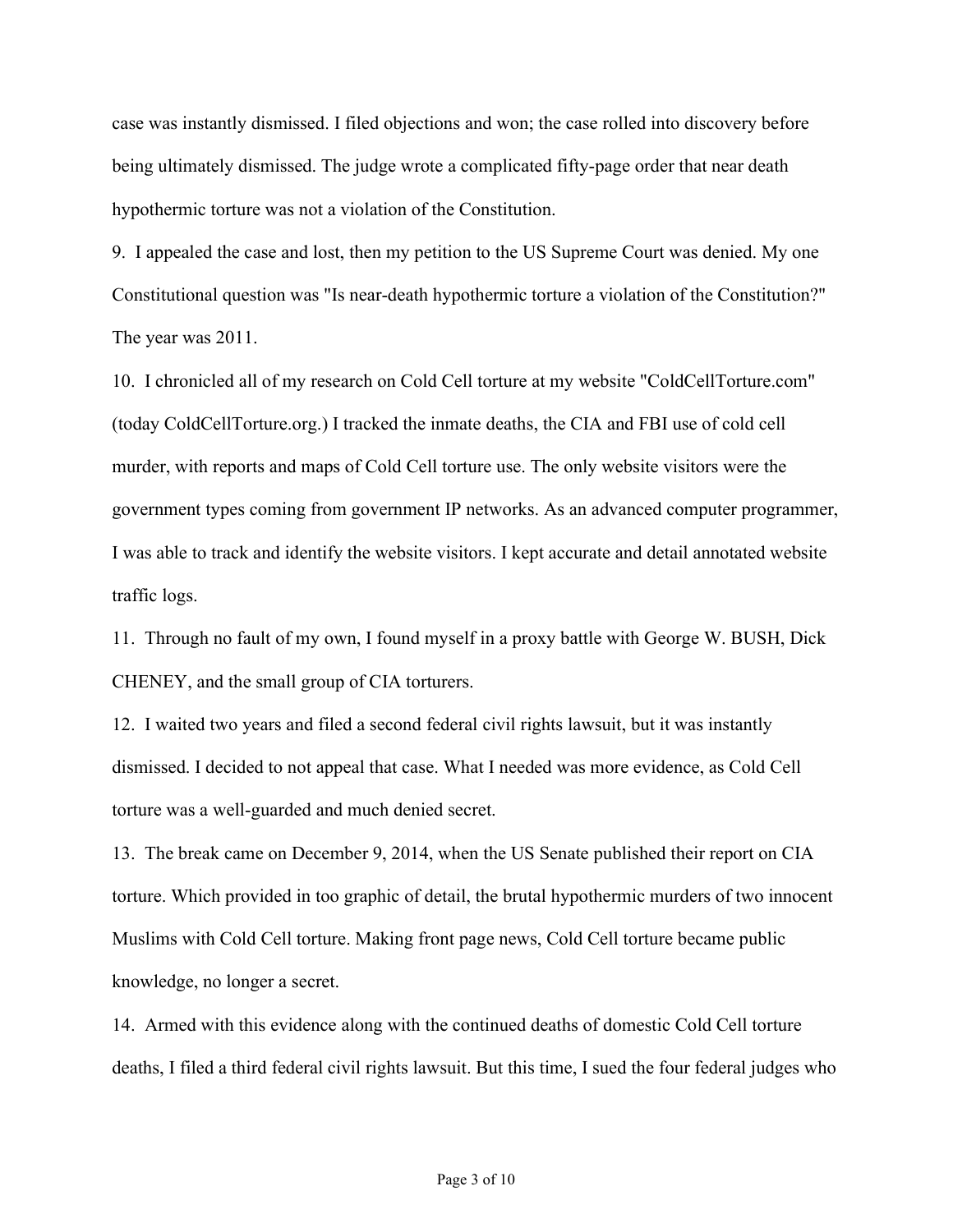dismissed my first two cases. The reaction was swift. That night two men appeared out of the dark on my front porch in the middle of the night. I did not answer the door and my dog scared them away.

15. The lawsuit was dismissed with the speed of lightening. My petition to the US Supreme Court asked the same but modified question "Is being brutally tortured to death with hypothermic torture a violation of the Constitution?" The blood from all of the inmates killed with Cold Cell torture since my first petition was denied, dripped on the hands of the justices. 16. On February 13, 2016, Justice Antonin Gregory Scalia died in his sleep while on a hunting ranch in way west Texas. It was reported in the news that Justice Scalia left his federal security detail back in Houston and travelled to the ranch without them. The hunting trip was hosted by a 400-year-old private hunting fraternity to welcome their newest member.

17. But the only way Justice Scalia's security detail would agree to leave him, which they are sworn never to do, was if there were already too many other federal officers on the plane and on the ground at the ranch. As from the Secret Service details of George W. BUSH and Dick CHENEY. George W. BUSH had planned the elaborate caper to secure Justice Scalia's key tie vote against my petition, which had just been docketed by the court.

18. With only eight (8) remaining justices, it was enough to bring an end to the TortureGate Corruption Scandal. On the morning of the conference vote on my petition, April 15, 2016, the Supreme Court canceled their regular conference day to work on one important case. All the cases to be voted on that day were moved to the next conference date. All except for my petition. My petition was the only one denied that day.

19. But hours later, a federal judge in Seattle did not dismiss a Cold Cell torture victim's civil rights lawsuit against the two CIA torture doctors, brought by the ACLU. Despite repeated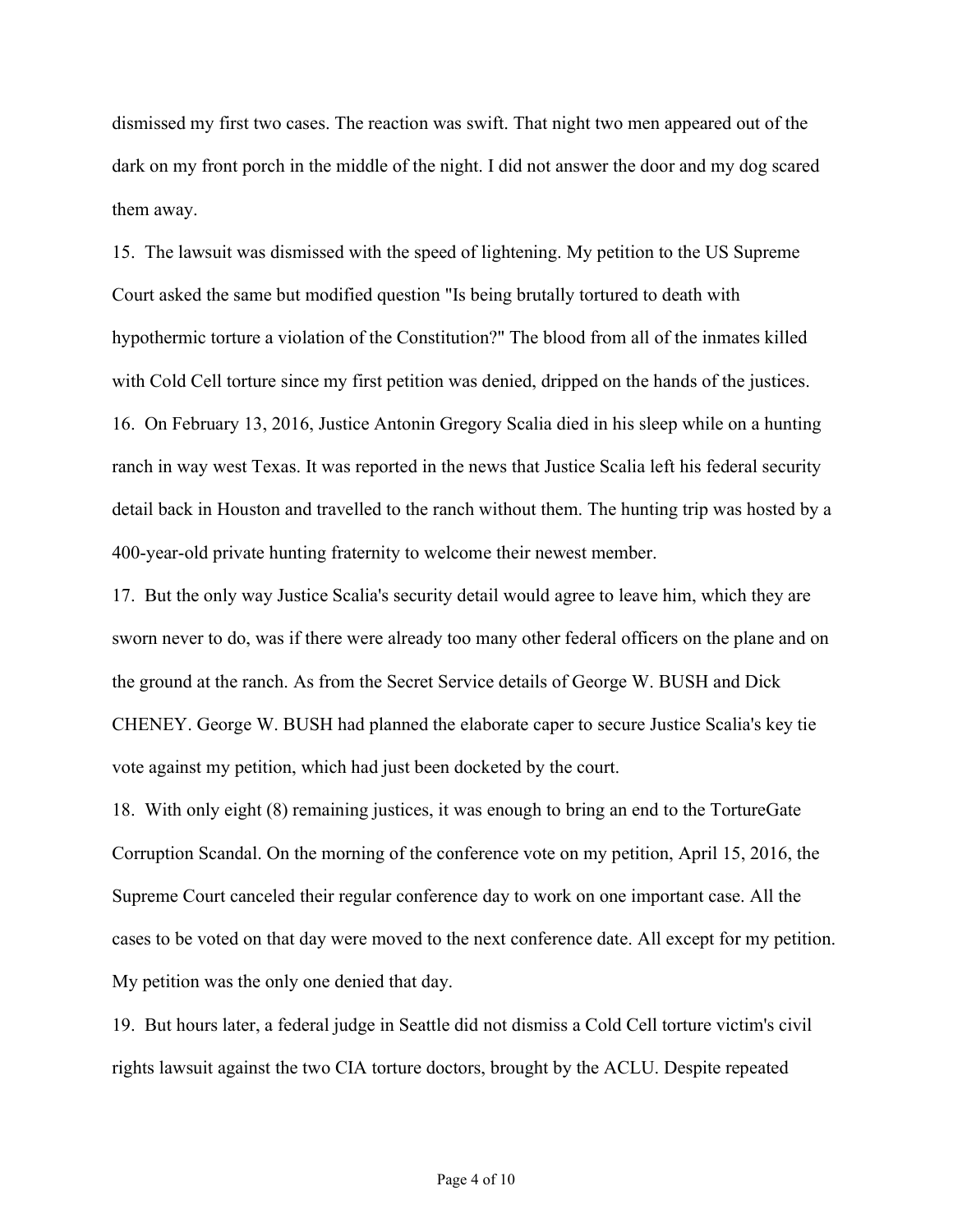attempts by President Obama, the judge moved the case to trial. The CIA were forced to settle the case the day before trial was to begin.

20. In what shocked not just the legal community, but the whole world, torture lawsuits were no longer dismissed. The justices had voted that day to end TortureGate. As I subsequently wrote in my book, I lost my lawsuit, but God won.

#### The Interim Period

21. By this time, George W. BUSH was not happy with me, and I posed a serious threat, as he feared prosecution for torture and murder.

22. Living in a failed wedding resort in Brevard, North Carolina, George W. BUSH recruited and moved a CIA agent into the cabin next to mine. She was my age, recently divorced, from Jacksonville, Florida, had a black dog just like mine, and went by the name of "Karen Thomas." Being celibate, I rebuked her efforts to befriend me. I had no way of proving she worked for the CIA, so I tried an experiment.

23. I placed an anonymous note in her mailbox, stating I knew who she worked for and was willing to help out the CIA torture doctors in their torture lawsuit from the ACLU. The next day I received in the mail, a form letter from Attorney General Loretta Lynch, saying she received my letter and would respond in due time. It was her way of smoking out just what kind of help I was willing to offer. I did not respond, and "Karen" quickly broke her lease, packed her bags and left, never to be seen again.

24. At the time, I was on Social Security disability from a broken hip, and I suspected George W. BUSH was behind my benefits being suddenly revoked.

25. I decided to write a book about my torture and TortureGate. I wrote a letter to George W. BUSH's publisher at Crown Publishing shopping interest in the corruption of George W. BUSH.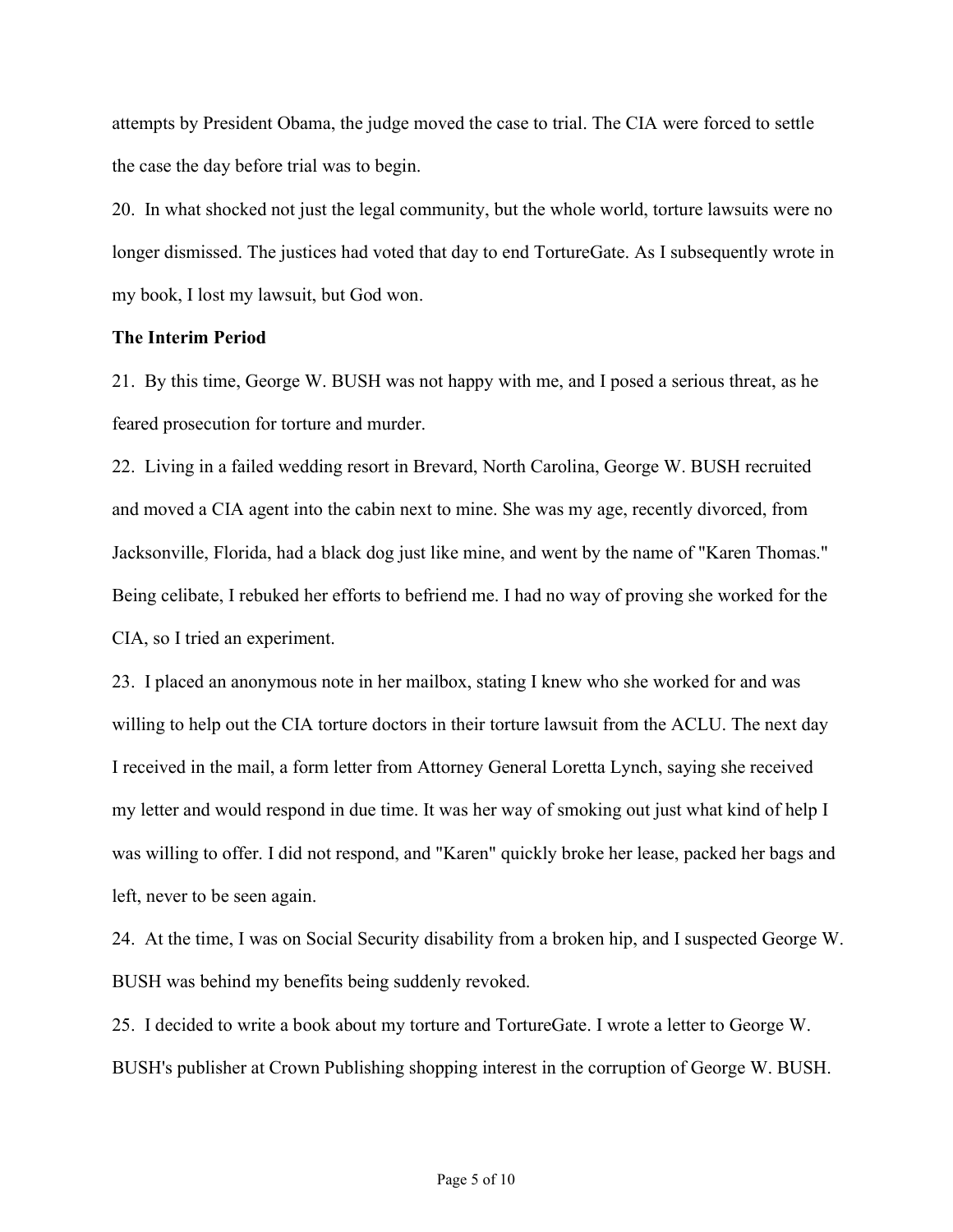Tina Constable gave my letter to George W. BUSH which infuriated him, based on what happened next.

26. George W. BUSH contacted Social Security to turn my disability benefits back on, as a way to back me down. But Social Security told him they could not, as I had not reapplied for them claiming disability. George W. BUSH ordered Social Security to reinstate my benefits regardless. 27. The next day I received a letter from Social Security, not saying I had been found to be disabled again, but rather stated "We can start paying you..." Enclosed was a check for nine thousand dollars for back payments.

28. In April of 2017, I wrote and published my book anyway, titled "Unspeakable Pain" (available on Amazon.) George W. BUSH responded by having my Social Security disability benefits abruptly cut off again. Permanently.

29. George W. BUSH ordered Google to remove my website from it first place search result position. Google obliged. I wrote a blistering email to CEO Larry PAGE, saying not to give into torture and crimes of murder. I know Larry received my email, as my website was immediately placed back into Google's first place search result position.

30. But shortly thereafter, a large number of CEO's were looped into George W. BUSH's capers. But instead of being righteous, they joined the mob, joined the racket. And they all visited my website, giving me their identities. The most frequent visitors were Bill GATES, Larry PAGE, and Tim COOK. But also, the CEO's from CISCO, FACEBOOK, AMAZON, ORACLE, GODADDY, and Warren BUFFETT in Nebraska. The world at the top is a small one. 31. I kept highly accurate annotated website traffic logs, not knowing what such would reveal, but they all kept visiting my website, so something had to materialize. The CEO's all visited from clearly identifiable corporate IP addresses, making no efforts to hide.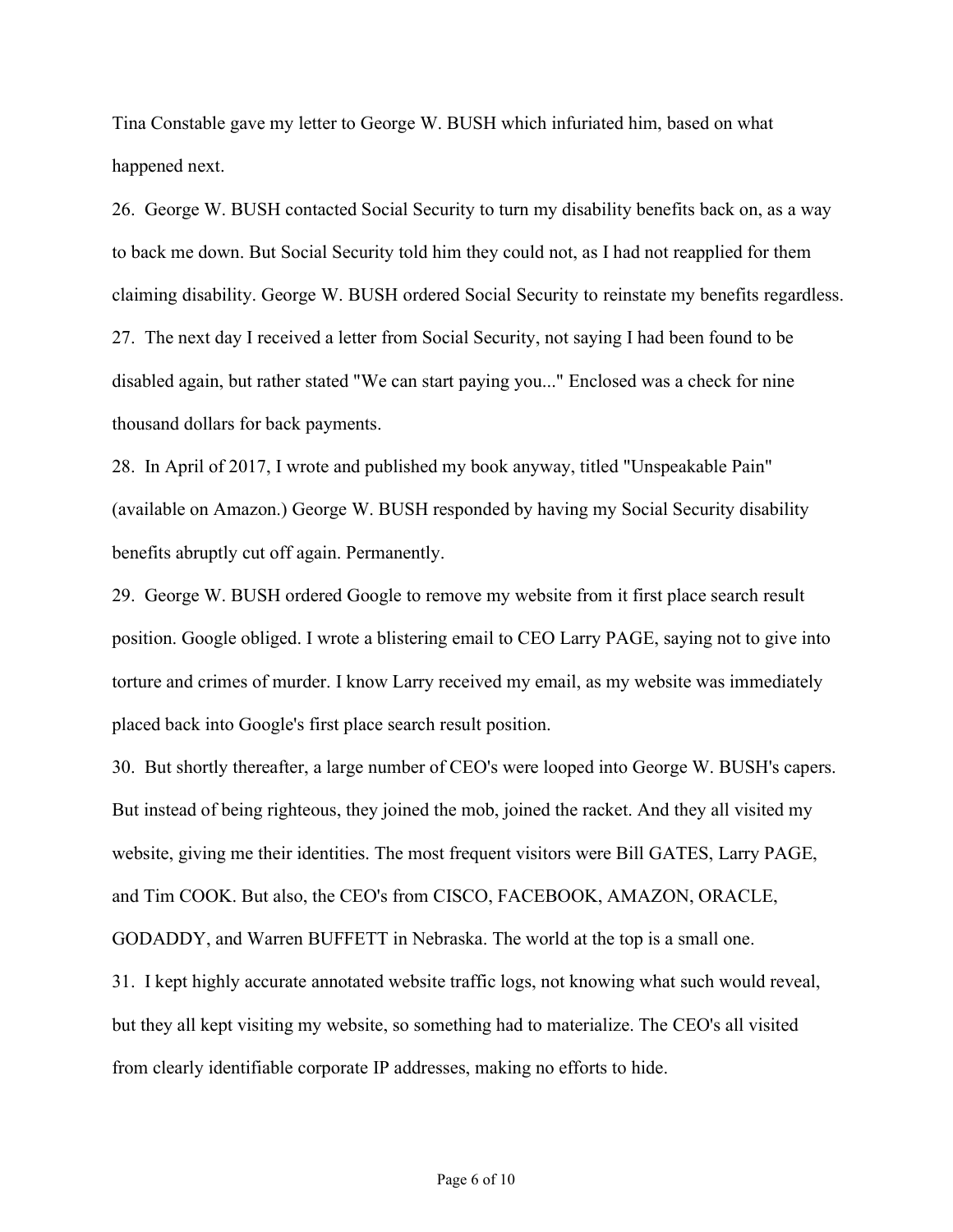32. As the website log evidence in Exhibit A reveals, many deep searches for visitors to my websites were made in the NSA Super Data Center databases in Salt Lake City, Utah. George W. BUSH kept close watch over everything I posted, along with who visited.

33. For some time, George W. BUSH tried to recruit shills to pay me off with money, but when those efforts fell short, George W. BUSH ordered a nationwide FBI investigation to try to dig up dirt on me. To prosecute me into submission. As the website log evidence reveals, the FBI went out to my friends to interview and try to entrap me into wrongdoing. The seven-month long investigation revealed nothing to use against me, and the FBI stopped visiting the website. 34. I contacted the International Criminal Court (ICC) via email about prosecuting George W. BUSH, offering my book about Cold Cell torture as evidence. As rumors were spreading that the ICC might open an investigation in BUSH war crimes in Afghanistan. The ICC only has jurisdiction when the host country fails to prosecute the war criminal. A slate of ICC judges was to vote on opening the investigation.

35. I then had website visits from Interpol in France, which did not make sense until China busted their own citizen and president of Interpol with accepting \$2.1 million dollars in bribes for the ICC judges to vote against the pending investigation into BUSH war crimes. China sentenced Meng Hongwei to thirteen years in prison, and Hongwei did not appeal the sentence. This is when China began visiting the website every day. China had to make the decision to bust George W. BUSH with highly embarrassing revelations, or agree to keep secrets in return for power and control over the United States.

36. George W. BUSH recruited Bill GATES to negotiate with China, as GATES is revered as a god like figure in China. As the website log evidence in Exhibit A reveals, dozens of meetings took place over a two-week period before China agreed to keep secrets. This was good news for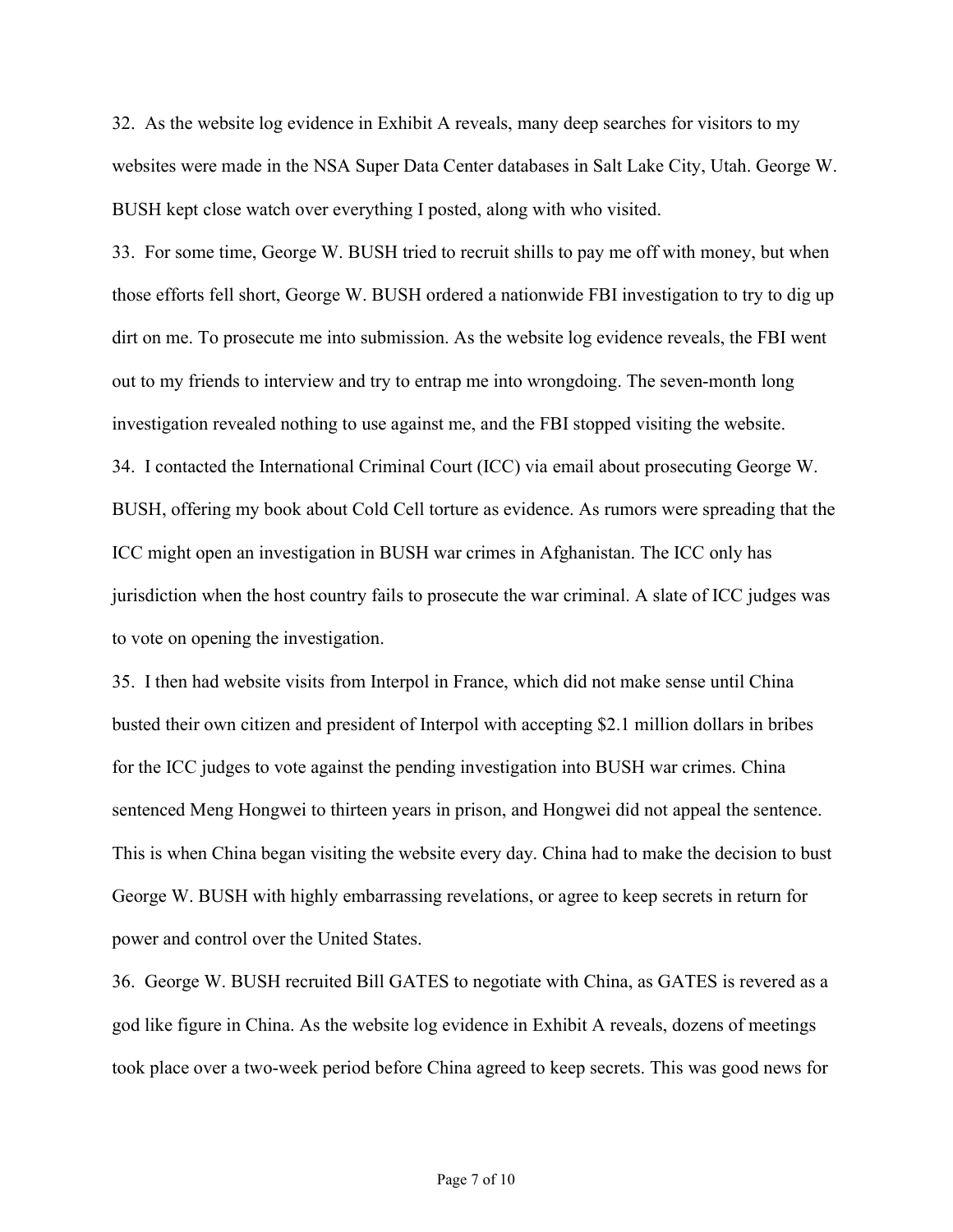those corrupt, but bad for our nation, as power and control, and sovereignty was ceded to China. How can our CIA do CIA things when they own their jobs and liberty to China?

37. The panel of twisted ICC judges voted to NOT open the BUSH war crimes investigation, but reversed themselves a year later under a new panel of judges, to OPEN the investigation, so the corruption of George W. BUSH and Bill GATES worked for a time. Yet China retained their power and control regardless.

38. As a former Registered Representative with the Security and Exchange Commission (SEC,) I had surviving duties to full disclosure. I compiled reports with the website log evidence and mailed to a dozen stock analysts around the county. Shortly thereafter, I had website visits between the analysts and the CEO's. Just what the CEO's told the analysts, I am not privy. But nothing seemed to happen.

39. In late 2019, Larry PAGE suddenly resigned as CEO, citing no real reason other than time to go, which let me know why. Then Bill GATES suddenly resigned from his corporate positions, citing need to focus on his foundation. But distancing themselves from their public companies, did not stop them from continuing to use their corporate tools to monitor me.

40. Based on website traffic, George W. BUSH resumed efforts to recruit shills to pay me off with money. But none volunteered. Having exhausted all efforts to back me down, George W. BUSH, Dick CHENEY, the CIA, and the CEO's made the decision to take drastic action. To cause me serious bodily harm, even death. I had run out of options to protect myself.

#### The Period of Retaliation

41. After the website traffic revealed efforts to recruit killers nearby me, on May 29, 2019, I fled Brevard, North Carolina for northern Michigan. To a town I spent my summers growing up. 42. The horrors that resulted are so severe that I hesitate to describe at this point, lest I run the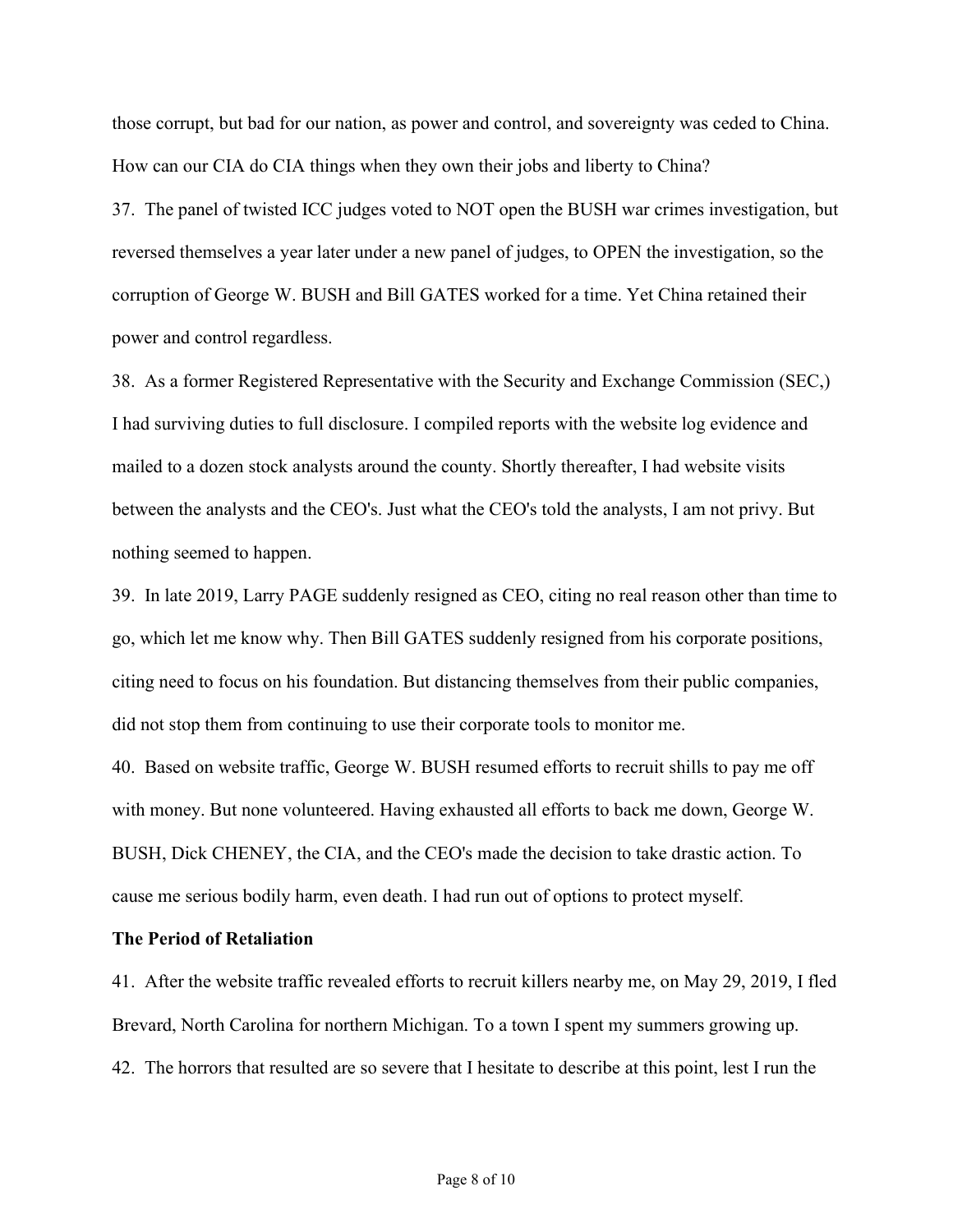risk of being prejudiced by the courts. Testimony and evidence will need to be produced during discovery; such my testimony alone will not be needed. I am confident the evidence will be produced to the satisfaction of the courts, based on the rules of evidence.

43. The horrors focused on two time periods. the first being five (5) months long (5/29/2019- 10/29/2019,) the second being 90-days long (4/1/2021-7/2/2021.) Each ended in extended hospital stays of eighteen (18) days and five (5) days respectively. The reckless infliction of emotional distress took it's toll.

44. During the first period of horrors, I lost ownership of "ColdCellTorture.com" and "DavidBardes.com" to George W. BUSH. George W. BUSH put up a website in French selling Nike sneakers. Today China owns these domains. I subsequently reposted the website at "ColdCellTorture.org."

45. Despite the horrors, I survived. Enough so, on September 20, 2021, I filed a federal Mandamus lawsuit (1:21-cv-598) in Cincinnati, Ohio. Calling for our governmental officials to enforce our well-established laws against torture and murder. Within days I had a website visit meeting between someone deep inside the courthouse on an iPhone on Cincinnati Bell, and the CIA. I figured the magistrate judge had been twisted by George W. BUSH.

46. The next day Magistrate Karen L. Litovitz's report recommended immediate dismissal claiming bad faith if I tried to appeal. I filed objections, but then District Judge Robert R. Cole was twisted next, and on December 21, 2021, he dismissed the case. The greatest threat to justice is not injustice, rather those whom do the injustice.

47. I then filed my appeal (22-3063.) As of this writing, George W. BUSH is still trying to twist the appeals court judges.

48. Federal Magistrate Karen L. Litovitz and Federal District Judge Robert R. Cole will be later